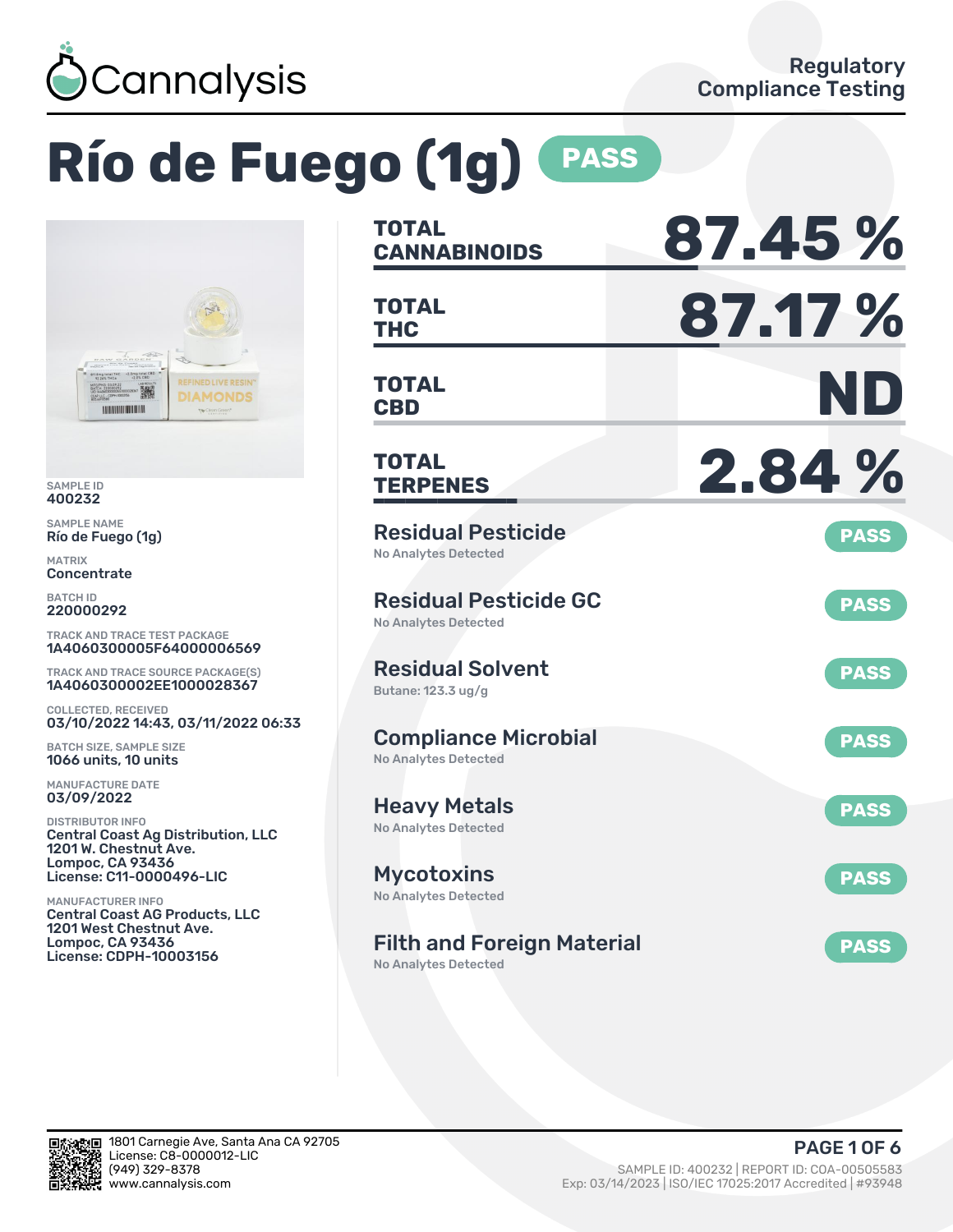

## CANNABINOID ANALYSIS

- Total THC,CBD value(s) have been decarboxylated.
- Total Cannabinoid value(s) have been decarboxylated.  $\mathbf{\Theta}$

| TOTAL THC:          | 871.7 mg/g (87.17 %), 871.7 mg per package |
|---------------------|--------------------------------------------|
| TOTAL CBD:          | ND.                                        |
| TOTAL CANNABINOIDS: | 874.5 mg/g (87.45 %)                       |

UNIT OF MEASUREMENT: Milligrams per Gram(mg/g)

| <b>ANALYTE</b>         | <b>RESULT</b>                           | <b>LOD</b> | <b>LLOO</b> | <b>ANALYTE</b>   | <b>RESULT</b> | <b>LOD</b> | <b>LLOO</b> |
|------------------------|-----------------------------------------|------------|-------------|------------------|---------------|------------|-------------|
| THCa                   | 990.7 mg/g (99.07 %)                    | 0.5000     | 1.0000      | CBDa             | <b>ND</b>     | 0.5000     | 1.0000      |
| D9THC                  | $2.865$ mg/g (0.2865 %)                 | 0.5000     | 1.0000      | CBD              | <b>ND</b>     | 0.5000     | 1.0000      |
| D8THC                  | ND.                                     | 0.5000     | 1.0000      | CBD <sub>v</sub> | <b>ND</b>     | 0.5000     | 1.0000      |
| <b>CBN</b>             | <b>ND</b>                               | 0.5000     | 1.0000      | CBCa             | <b>ND</b>     | 0.5000     | 1.0000      |
| THCva                  | $2.747 \text{ mg/g} (0.2747 \text{ %})$ | 0.5000     | 1.0000      | CBC              | <b>ND</b>     | 0.5000     | 1.0000      |
| <b>THC<sub>v</sub></b> | <b>ND</b>                               | 0.5000     | 1.0000      | CBGa             | <b>ND</b>     | 0.5000     | 1.0000      |
| ExoTHC                 | $<$ 1 mg/g                              | 0.5000     | 1.0000      | <b>CBG</b>       | <b>ND</b>     | 0.5000     | 1.0000      |
| <b>CBL</b>             | <b>ND</b>                               | 0.5000     | 1.0000      |                  |               |            |             |
|                        |                                         |            |             |                  |               |            |             |

#### ADDITIONAL INFORMATION

| Method:              | SOP-TECH-001 |                                   | Sample Prepped: 03/14/2022 10:36 | Sample Approved: 03/14/2022 15:59  |  |
|----------------------|--------------|-----------------------------------|----------------------------------|------------------------------------|--|
| Instrument: UPLC-DAD |              | Sample Analyzed: 03/14/2022 11:40 |                                  | Prep-Analytical Batch: 35895-29672 |  |

## TERPENE ANALYSIS

|  | <b>TOTAL TERPENES:</b> |
|--|------------------------|
|--|------------------------|

28.48 mg/g (2.848 %)

| UNIT OF MEASUREMENT: |  |
|----------------------|--|
|----------------------|--|

Milligrams per Gram(mg/g)

| <b>ANALYTE</b>  | <b>RESULT</b>                                                                                                                             | <b>LOD</b> | <b>LLOO</b> | <b>ANALYTE</b>          | <b>RESULT</b>                                      | <b>LOD</b> | <b>LLOQ</b> |
|-----------------|-------------------------------------------------------------------------------------------------------------------------------------------|------------|-------------|-------------------------|----------------------------------------------------|------------|-------------|
| 3-Carene        | <b>ND</b>                                                                                                                                 | 1.000      | 2.500       | Alpha bisabolol         | <ll0q< td=""><td>0.1000</td><td>0.500</td></ll0q<> | 0.1000     | 0.500       |
| Alpha cedrene   | <b>ND</b>                                                                                                                                 | 1.000      | 2.500       | Alpha humulene          | 1.201 mg/g $(0.1201\%)$                            | 0.5000     | 1.000       |
| Alpha pinene    | 1.181 mg/g $(0.1181\%)$                                                                                                                   | 0.1000     | 1.000       | Alpha terpinene         | <b>ND</b>                                          | 0.5000     | 1.000       |
| Alpha terpineol | <lloq< td=""><td>0.3260</td><td>0.6520</td><td>Beta caryophyllene</td><td>4.129 mg/g (0.4129 %)</td><td>0.5000</td><td>1.000</td></lloq<> | 0.3260     | 0.6520      | Beta caryophyllene      | 4.129 mg/g (0.4129 %)                              | 0.5000     | 1.000       |
| Beta myrcene    | 6.528 mg/g $(0.6528\%)$                                                                                                                   | 0.5000     | 1.000       | Beta pinene             | <ll0q< td=""><td>0.6070</td><td>1.214</td></ll0q<> | 0.6070     | 1.214       |
| Borneol         | ND                                                                                                                                        | 1.000      | 2.500       | Camphene                | <b>ND</b>                                          | 0.5000     | 1.000       |
| Camphor         | <b>ND</b>                                                                                                                                 | 0.1000     | 0.5000      | Caryophyllene oxide     | <b>ND</b>                                          | 0.5000     | 2.500       |
| Cedrol          | ND                                                                                                                                        | 0.5000     | 1.000       | Cis geraniol            | <b>ND</b>                                          | 1.000      | 2.500       |
| Cis nerolidol   | <b>ND</b>                                                                                                                                 | 2.500      | 5.000       | Eucalyptol              | <b>ND</b>                                          | 0.1000     | 0.500       |
| Fenchol         | 1.027 mg/g (0.1027 %)                                                                                                                     | 0.5000     | 1.000       | Fenchone                | <b>ND</b>                                          | 0.1000     | 0.500       |
| Gamma terpinene | ND                                                                                                                                        | 0.1000     | 0.5000      | Gamma terpineol         | <b>ND</b>                                          | 0.2090     | 0.523       |
| Geranyl acetate | <b>ND</b>                                                                                                                                 | 0.1000     | 0.5000      | Isoborneol              | <b>ND</b>                                          | 0.5000     | 1.000       |
| Isopulegol      | <b>ND</b>                                                                                                                                 | 2.500      | 5.000       | Limonene                | 12.09 mg/g $(1.209\%)$                             | 0.5000     | 2.500       |
| Linalool        | 1.333 mg/g (0.1333 %)                                                                                                                     | 0.5000     | 1.000       | Menthol                 | <b>ND</b>                                          | 1.000      | 2.500       |
| Ocimene 1       | ND                                                                                                                                        | 0.1550     | 0.3100      | Ocimene 2               | <b>ND</b>                                          | 0.3450     | 1.725       |
| P-cymene        | <b>ND</b>                                                                                                                                 | 0.5230     | 1.045       | P-mentha-1,5-diene ND   |                                                    | 0.5000     | 1.000       |
| Pulegone        | <b>ND</b>                                                                                                                                 | 0.1000     | 0.5000      | Sabinene                | <b>ND</b>                                          | 0.5000     | 1.000       |
| Terpinolene     | 0.9903 mg/g $(0.0990\%)$                                                                                                                  | 0.1000     | 0.5000      | Trans beta farnesene ND |                                                    | 2.500      | 5.000       |
| Trans geraniol  | ND                                                                                                                                        | 0.5000     | 2.500       | Trans nerolidol         | <b>ND</b>                                          | 0.5000     | 2.500       |
| Valencene       | <b>ND</b>                                                                                                                                 | 0.5000     | 1.000       |                         |                                                    |            |             |

| <b>ANALYTE</b>  | <b>RESULT</b>                                                                                                                                      | LOD    | <b>LLOQ</b> |  | <b>ANALYTE</b>          | <b>RESULT</b>                                       | LOD    | <b>LLOQ</b> |
|-----------------|----------------------------------------------------------------------------------------------------------------------------------------------------|--------|-------------|--|-------------------------|-----------------------------------------------------|--------|-------------|
| 3-Carene        | <b>ND</b>                                                                                                                                          | 1.000  | 2.500       |  | Alpha bisabolol         | <lloq< td=""><td>0.1000</td><td>0.5000</td></lloq<> | 0.1000 | 0.5000      |
| Alpha cedrene   | ND.                                                                                                                                                | 1.000  | 2.500       |  | Alpha humulene          | 1.201 mg/g $(0.1201\%)$                             | 0.5000 | 1.000       |
| Alpha pinene    | 1.181 mg/g $(0.1181\%)$                                                                                                                            | 0.1000 | 1.000       |  | Alpha terpinene         | <b>ND</b>                                           | 0.5000 | 1.000       |
| Alpha terpineol | <lloq< td=""><td>0.3260</td><td>0.6520</td><td></td><td>Beta caryophyllene</td><td>4.129 mg/g (0.4129 %)</td><td>0.5000</td><td>1.000</td></lloq<> | 0.3260 | 0.6520      |  | Beta caryophyllene      | 4.129 mg/g (0.4129 %)                               | 0.5000 | 1.000       |
| Beta myrcene    | 6.528 mg/g $(0.6528\%)$                                                                                                                            | 0.5000 | 1.000       |  | Beta pinene             | <lloq< td=""><td>0.6070</td><td>1.214</td></lloq<>  | 0.6070 | 1.214       |
| Borneol         | <b>ND</b>                                                                                                                                          | 1.000  | 2.500       |  | Camphene                | <b>ND</b>                                           | 0.5000 | 1.000       |
| Camphor         | <b>ND</b>                                                                                                                                          | 0.1000 | 0.5000      |  | Caryophyllene oxide     | ND                                                  | 0.5000 | 2.500       |
| Cedrol          | <b>ND</b>                                                                                                                                          | 0.5000 | 1.000       |  | Cis geraniol            | <b>ND</b>                                           | 1.000  | 2.500       |
| Cis nerolidol   | <b>ND</b>                                                                                                                                          | 2.500  | 5.000       |  | Eucalyptol              | <b>ND</b>                                           | 0.1000 | 0.5000      |
| Fenchol         | 1.027 mg/g $(0.1027%)$                                                                                                                             | 0.5000 | 1.000       |  | Fenchone                | <b>ND</b>                                           | 0.1000 | 0.5000      |
| Gamma terpinene | ND.                                                                                                                                                | 0.1000 | 0.5000      |  | Gamma terpineol         | <b>ND</b>                                           | 0.2090 | 0.5230      |
| Geranyl acetate | <b>ND</b>                                                                                                                                          | 0.1000 | 0.5000      |  | Isoborneol              | <b>ND</b>                                           | 0.5000 | 1.000       |
| Isopulegol      | <b>ND</b>                                                                                                                                          | 2.500  | 5.000       |  | Limonene                | 12.09 mg/g (1.209 %)                                | 0.5000 | 2.500       |
| Linalool        | 1.333 mg/g $(0.1333\%)$                                                                                                                            | 0.5000 | 1.000       |  | Menthol                 | <b>ND</b>                                           | 1.000  | 2.500       |
| Ocimene 1       | <b>ND</b>                                                                                                                                          | 0.1550 | 0.3100      |  | Ocimene <sub>2</sub>    | <b>ND</b>                                           | 0.3450 | 1.725       |
| P-cymene        | <b>ND</b>                                                                                                                                          | 0.5230 | 1.045       |  | P-mentha-1,5-diene ND   |                                                     | 0.5000 | 1.000       |
| Pulegone        | <b>ND</b>                                                                                                                                          | 0.1000 | 0.5000      |  | Sabinene                | <b>ND</b>                                           | 0.5000 | 1.000       |
| Terpinolene     | 0.9903 mg/g $(0.0990\%)$                                                                                                                           | 0.1000 | 0.5000      |  | Trans beta farnesene ND |                                                     | 2.500  | 5.000       |
| Trans geraniol  | <b>ND</b>                                                                                                                                          | 0.5000 | 2.500       |  | Trans nerolidol         | <b>ND</b>                                           | 0.5000 | 2.500       |
|                 |                                                                                                                                                    |        |             |  |                         |                                                     |        |             |



1801 Carnegie Ave, Santa Ana CA 92705 License: C8-0000012-LIC<br>(949) 329-8378

PAGE 2 OF 6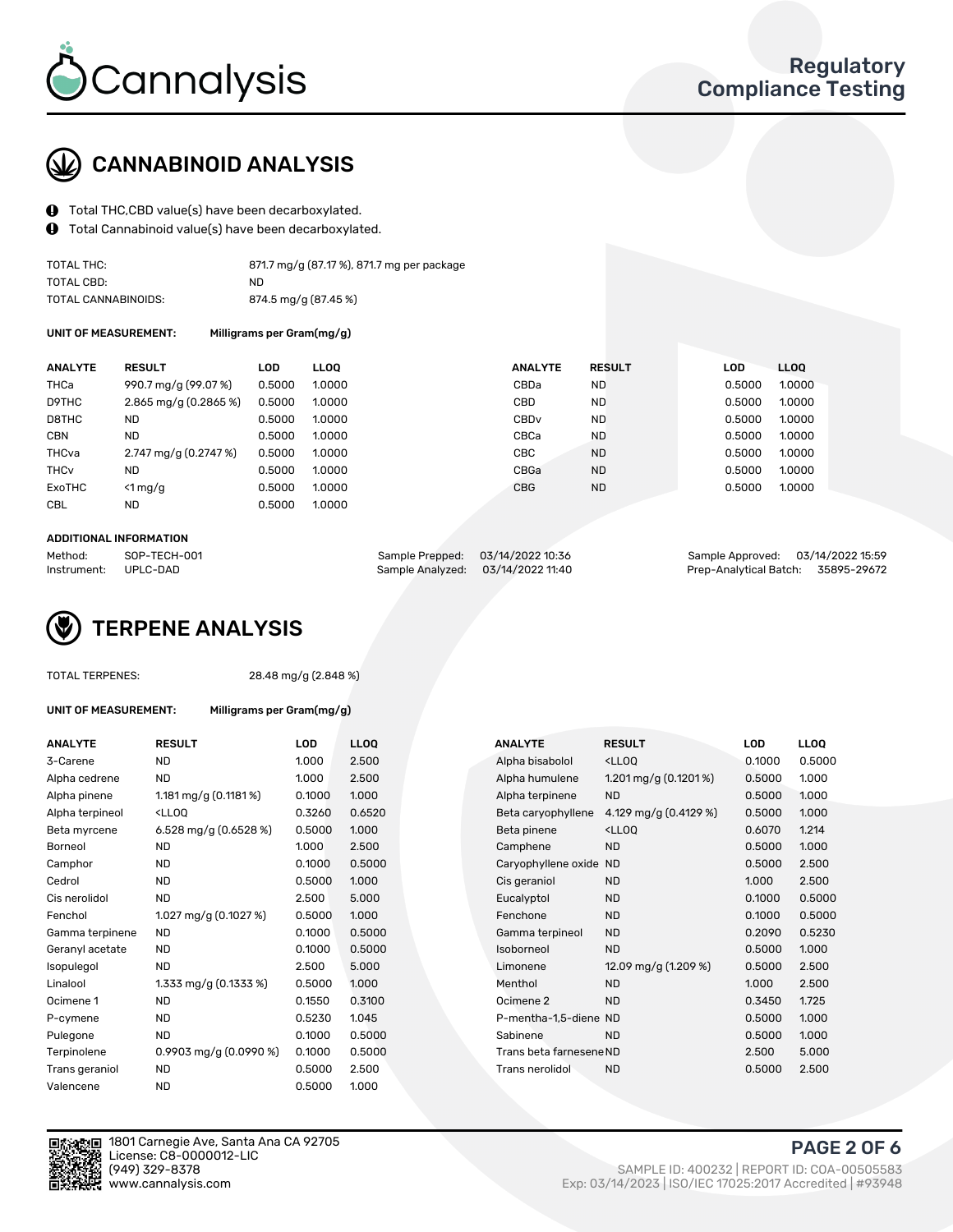

## Regulatory Compliance Testing

#### ADDITIONAL INFORMATION

Method: SOP-TECH-027 Sample Prepped: 03/11/2022 09:38 Sample Approved: 03/14/2022 17:12 Prep-Analytical Batch: 35885-29661



RESIDUAL PESTICIDE ANALYSIS PASS

UNIT OF MEASUREMENT: Micrograms per Gram(ug/g)

| <b>ANALYTE</b>    | <b>RESULT</b> | LOD    | LL <sub>OO</sub> | <b>ACTION LEVEL</b> |      | <b>ANALYTE</b>      | <b>RESULT</b> | <b>LOD</b> | <b>LLOQ</b> | <b>ACTION LEVEL</b> |      |
|-------------------|---------------|--------|------------------|---------------------|------|---------------------|---------------|------------|-------------|---------------------|------|
| Abamectin         | <b>ND</b>     | 0.0200 | 0.0400           | 0.1000              | Pass | Acephate            | <b>ND</b>     | 0.0200     | 0.0400      | 0.1000              | Pass |
| Acequinocyl       | <b>ND</b>     | 0.0200 | 0.0400           | 0.1000              | Pass | Acetamiprid         | <b>ND</b>     | 0.0200     | 0.0400      | 0.1000              | Pass |
| Aldicarb          | <b>ND</b>     | 0.0200 | 0.0400           | 0.0                 | Pass | Azoxystrobin        | <b>ND</b>     | 0.0200     | 0.0400      | 0.1000              | Pass |
| Bifenazate        | <b>ND</b>     | 0.0200 | 0.0400           | 0.1000              | Pass | <b>Bifenthrin</b>   | <b>ND</b>     | 0.0200     | 0.0400      | 3.000               | Pass |
| Boscalid          | <b>ND</b>     | 0.0200 | 0.0400           | 0.1000              | Pass | Carbarvl            | <b>ND</b>     | 0.0200     | 0.0400      | 0.5000              | Pass |
| Carbofuran        | <b>ND</b>     | 0.0200 | 0.0400           | 0.0                 | Pass | Chlorantraniliprole | <b>ND</b>     | 0.0200     | 0.0400      | 10.00               | Pass |
| Clofentezine      | <b>ND</b>     | 0.0200 | 0.0400           | 0.1000              | Pass | Coumaphos           | <b>ND</b>     | 0.0200     | 0.0400      | 0.0                 | Pass |
| Cyfluthrin        | <b>ND</b>     | 0.4000 | 1.000            | 2.000               | Pass | Cypermethrin        | <b>ND</b>     | 0.4000     | 1.000       | 1.000               | Pass |
| Daminozide        | <b>ND</b>     | 0.0200 | 0.0400           | 0.0                 | Pass | Diazinon            | <b>ND</b>     | 0.0200     | 0.0400      | 0.1000              | Pass |
| <b>Dichlorvos</b> | <b>ND</b>     | 0.0200 | 0.0400           | 0.0                 | Pass | Dimethoate          | <b>ND</b>     | 0.0200     | 0.0400      | 0.0                 | Pass |
| Dimethomorph      | <b>ND</b>     | 0.0200 | 0.0400           | 2.000               | Pass | <b>Ethoprophos</b>  | <b>ND</b>     | 0.0200     | 0.0400      | 0.0                 | Pass |
| Etofenprox        | <b>ND</b>     | 0.0200 | 0.0400           | 0.0                 | Pass | Etoxazole           | <b>ND</b>     | 0.0200     | 0.0400      | 0.1000              | Pass |
| Fenhexamid        | <b>ND</b>     | 0.0200 | 0.0400           | 0.1000              | Pass | Fenoxycarb          | <b>ND</b>     | 0.0200     | 0.0400      | 0.0                 | Pass |
| Fenpyroximate     | <b>ND</b>     | 0.0200 | 0.0400           | 0.1000              | Pass | Fipronil            | <b>ND</b>     | 0.0400     | 0.1000      | 0.0                 | Pass |
| Flonicamid        | <b>ND</b>     | 0.0200 | 0.0400           | 0.1000              | Pass | Fludioxonil         | <b>ND</b>     | 0.0200     | 0.0400      | 0.1000              | Pass |
| Hexythiazox       | <b>ND</b>     | 0.0200 | 0.0400           | 0.1000              | Pass | Imazalil            | <b>ND</b>     | 0.0200     | 0.0400      | 0.0                 | Pass |
| Imidacloprid      | <b>ND</b>     | 0.0200 | 0.0400           | 5.000               | Pass | Kresoxim methyl     | <b>ND</b>     | 0.0200     | 0.0400      | 0.1000              | Pass |
| Malathion         | <b>ND</b>     | 0.0200 | 0.0400           | 0.5000              | Pass | Metalaxyl           | <b>ND</b>     | 0.0200     | 0.0400      | 2.000               | Pass |
| Methiocarb        | <b>ND</b>     | 0.0200 | 0.0400           | 0.0                 | Pass | Methomyl            | <b>ND</b>     | 0.0200     | 0.0400      | 1.000               | Pass |
| Mevinphos         | <b>ND</b>     | 0.0200 | 0.0400           | 0.0                 | Pass | Myclobutanil        | <b>ND</b>     | 0.0200     | 0.0400      | 0.1000              | Pass |
| Naled             | <b>ND</b>     | 0.0200 | 0.0400           | 0.1000              | Pass | Oxamyl              | <b>ND</b>     | 0.0200     | 0.0400      | 0.5000              | Pass |
| Paclobutrazol     | <b>ND</b>     | 0.0200 | 0.0400           | 0.0                 | Pass | Permethrins         | <b>ND</b>     | 0.0400     | 0.1000      | 0.5000              | Pass |
| Phosmet           | <b>ND</b>     | 0.0200 | 0.0400           | 0.1000              | Pass | Piperonyl butoxide  | <b>ND</b>     | 0.0200     | 0.0400      | 3.000               | Pass |
| Prallethrin       | <b>ND</b>     | 0.0200 | 0.0400           | 0.1000              | Pass | Propiconazole       | <b>ND</b>     | 0.0200     | 0.0400      | 0.1000              | Pass |
| Propoxur          | <b>ND</b>     | 0.0200 | 0.0400           | 0.0                 | Pass | Pyrethrins          | <b>ND</b>     | 0.0200     | 0.0400      | 0.5000              | Pass |
| Pyridaben         | <b>ND</b>     | 0.0200 | 0.0400           | 0.1000              | Pass | Spinetoram          | <b>ND</b>     | 0.0200     | 0.0400      | 0.1000              | Pass |
| Spinosad          | <b>ND</b>     | 0.0300 | 0.0700           | 0.1000              | Pass | Spiromesifen        | <b>ND</b>     | 0.0200     | 0.0400      | 0.1000              | Pass |
| Spirotetramat     | <b>ND</b>     | 0.0200 | 0.0400           | 0.1000              | Pass | Spiroxamine         | <b>ND</b>     | 0.0200     | 0.0400      | 0.0                 | Pass |
| Tebuconazole      | <b>ND</b>     | 0.0200 | 0.0400           | 0.1000              | Pass | Thiacloprid         | <b>ND</b>     | 0.0200     | 0.0400      | 0.0                 | Pass |
| Thiamethoxam      | <b>ND</b>     | 0.0200 | 0.0400           | 5.000               | Pass | Trifloxystrobin     | <b>ND</b>     | 0.0200     | 0.0400      | 0.1000              | Pass |

#### ADDITIONAL INFORMATION

Method: SOP-TECH-002 Sample Prepped: 03/11/2022 10:26 Sample Approved: 03/14/2022 14:07<br>1959-Instrument: LC-MS/MS Sample Analyzed: 03/11/2022 10:49 Prep-Analytical Batch: 35890-29664 Prep-Analytical Batch: 35890-29664

PAGE 3 OF 6

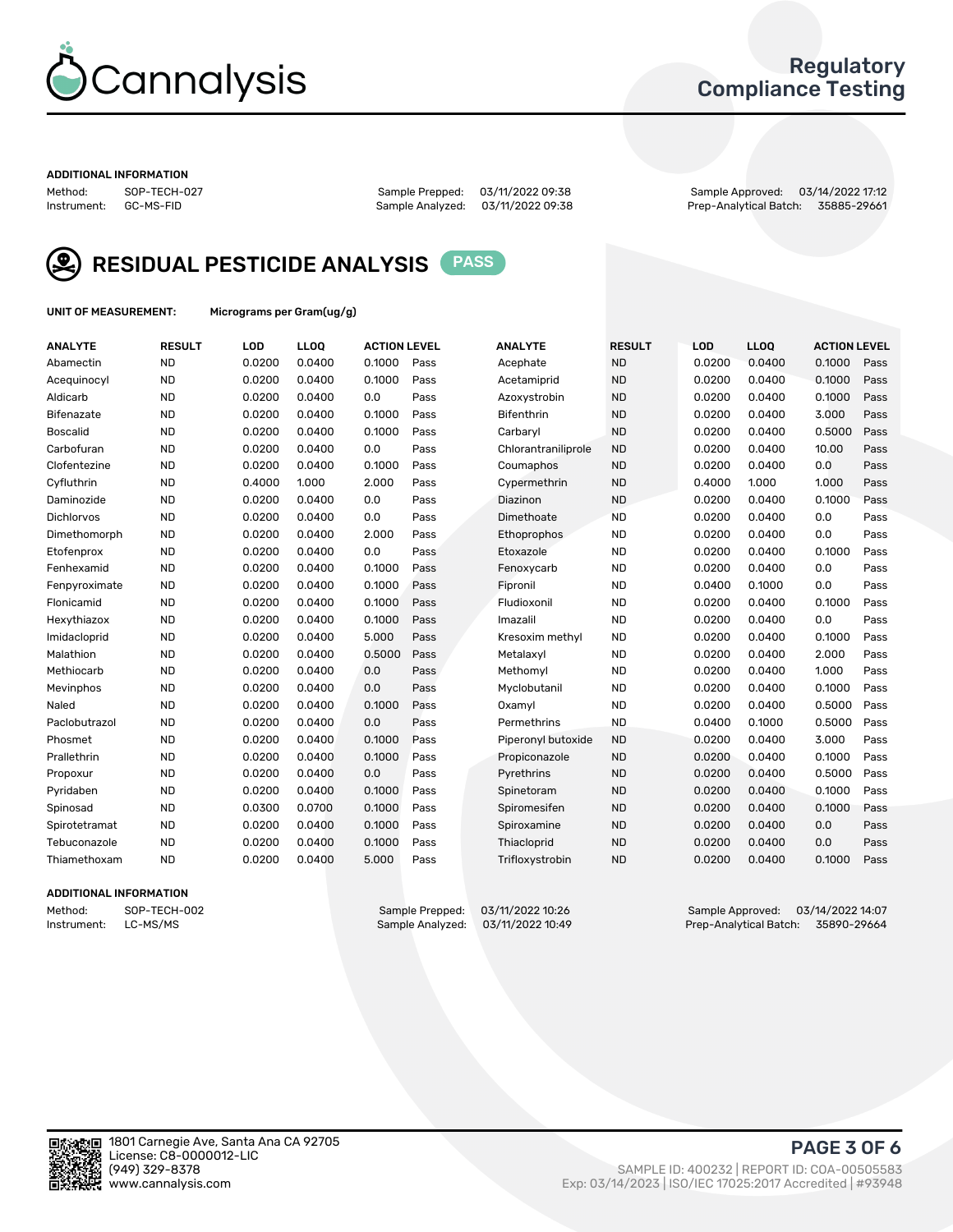

UNIT OF MEASUREMENT: Micrograms per Gram(ug/g)

## RESIDUAL PESTICIDE GC ANALYSIS PASS

| <b>ANALYTE</b>                                   | <b>RESULT</b>            | LOD    | <b>LLOO</b> | <b>ACTION LEVEL</b> |                                     | <b>ANALYTE</b>                       | <b>RESULT</b> | <b>LOD</b>       | <b>LLOO</b>            | <b>ACTION LEVEL</b>             |      |
|--------------------------------------------------|--------------------------|--------|-------------|---------------------|-------------------------------------|--------------------------------------|---------------|------------------|------------------------|---------------------------------|------|
| Captan                                           | <b>ND</b>                | 0.1000 | 0.2000      | 0.7000              | Pass                                | Chlordane                            | <b>ND</b>     | 0.0109           | 0.0136                 | 0.0                             | Pass |
| Methyl parathion                                 | <b>ND</b>                | 0.0400 | 0.1000      | 0.0                 | Pass                                | <b>PCNB</b>                          | <b>ND</b>     | 0.0200           | 0.0400                 | 0.1000                          | Pass |
| Chlorfenapyr                                     | <b>ND</b>                | 0.0800 | 0.1000      | 0.0                 | Pass                                | Chlorpyrifos                         | <b>ND</b>     | 0.0800           | 0.1000                 | 0.0                             | Pass |
| ADDITIONAL INFORMATION<br>Method:<br>Instrument: | SOP-TECH-010<br>GC-MS/MS |        |             |                     | Sample Prepped:<br>Sample Analyzed: | 03/11/2022 10:26<br>03/11/2022 10:49 |               | Sample Approved: | Prep-Analytical Batch: | 03/14/2022 17:05<br>35891-29665 |      |

## RESIDUAL SOLVENT ANALYSIS PASS

UNIT OF MEASUREMENT: Micrograms per Gram(ug/g)

| <b>ANALYTE</b>    | <b>RESULT</b> | <b>LOD</b> | <b>LLOO</b> | <b>ACTION LEVEL</b> |      | <b>ANALYTE</b>           | <b>RESULT</b>        | LOD    | <b>LLOO</b> | <b>ACTION LEVEL</b> |      |
|-------------------|---------------|------------|-------------|---------------------|------|--------------------------|----------------------|--------|-------------|---------------------|------|
| Acetone           | <b>ND</b>     | 50.00      | 100.0       | 5000                | Pass | Acetonitrile             | <b>ND</b>            | 50.00  | 100.0       | 410.0               | Pass |
| Benzene           | <b>ND</b>     | 0.5000     | 1.000       | 1.000               | Pass | Butane                   | $123.3 \text{ uq/q}$ | 50.00  | 100.0       | 5000                | Pass |
| Chloroform        | <b>ND</b>     | 0.5000     | 1.000       | 1.000               | Pass | Ethanol                  | <b>ND</b>            | 50.00  | 100.0       | 5000                | Pass |
| Ethyl Acetate     | <b>ND</b>     | 50.00      | 100.0       | 5000                | Pass | <b>Ethyl Ether</b>       | <b>ND</b>            | 50.00  | 100.0       | 5000                | Pass |
| Ethylene oxide    | <b>ND</b>     | 0.5000     | 1.000       | 1.000               | Pass | Heptane                  | <b>ND</b>            | 50.00  | 100.0       | 5000                | Pass |
| Hexane            | <b>ND</b>     | 50.00      | 100.0       | 290.0               | Pass | <b>Isopropyl Alcohol</b> | <b>ND</b>            | 50.00  | 100.0       | 5000                | Pass |
| Methanol          | <b>ND</b>     | 50.00      | 100.0       | 3000                | Pass | Methylene chloride       | <b>ND</b>            | 0.5000 | 1.000       | 1.000               | Pass |
| Pentane           | <b>ND</b>     | 50.00      | 100.0       | 5000                | Pass | Propane                  | <b>ND</b>            | 50.00  | 200.0       | 5000                | Pass |
| Toluene           | <b>ND</b>     | 50.00      | 100.0       | 890.0               | Pass | Xvlenes                  | <b>ND</b>            | 50.08  | 100.0       | 2170                | Pass |
| Trichloroethylene | <b>ND</b>     | 0.5000     | 1.000       | 1.000               | Pass | 1.2-Dichloroethane       | <b>ND</b>            | 0.5000 | 1.000       | 1.000               | Pass |

#### ADDITIONAL INFORMATION

Method: SOP-TECH-021 Sample Prepped: 03/11/2022 10:26 Sample Approved: 03/14/2022 14:39<br>Instrument: HS-GC-MS/FID Sample Analyzed: 03/11/2022 10:50 Prep-Analytical Batch: 35886-29666

Prep-Analytical Batch: 35886-29666



UNIT OF MEASUREMENT: Cycle Threshold (Ct)

| <b>ANALYTE</b>                        | <b>RESULT</b>          | LOD   | <b>LLOO</b> |                 | <b>ACTION LEVEL</b> | <b>ANALYTE</b>   | <b>RESULT</b> | LOD              | LL <sub>00</sub>       |     | <b>ACTION LEVEL</b> |
|---------------------------------------|------------------------|-------|-------------|-----------------|---------------------|------------------|---------------|------------------|------------------------|-----|---------------------|
| A.fumigatus                           | ND                     | 33.00 | 0.0         | 0.0             | Pass                | A. flavus        | <b>ND</b>     | 33.00            | 0.0                    | 0.0 | Pass                |
| A. niger                              | <b>ND</b>              | 33.00 | 0.0         | 0.0             | Pass                | A. terreus       | <b>ND</b>     | 33.00            | 0.0                    | 0.0 | Pass                |
| <b>STEC</b>                           | <b>ND</b>              | 33.00 | 0.0         | 0.0             | Pass                | Salmonella spp   | <b>ND</b>     | 33.00            | 0.0                    | 0.0 | Pass                |
|                                       | ADDITIONAL INFORMATION |       |             |                 |                     |                  |               |                  |                        |     |                     |
| SOP-TECH-016, SOP-TECH-022<br>Method: |                        |       |             | Sample Prepped: | 03/14/2022 07:17    |                  |               | Sample Approved: | 03/14/2022 12:41       |     |                     |
| Instrument:                           | aPCR                   |       |             |                 | Sample Analyzed:    | 03/14/2022 07:28 |               |                  | Prep-Analytical Batch: |     | 35893-29669         |



PAGE 4 OF 6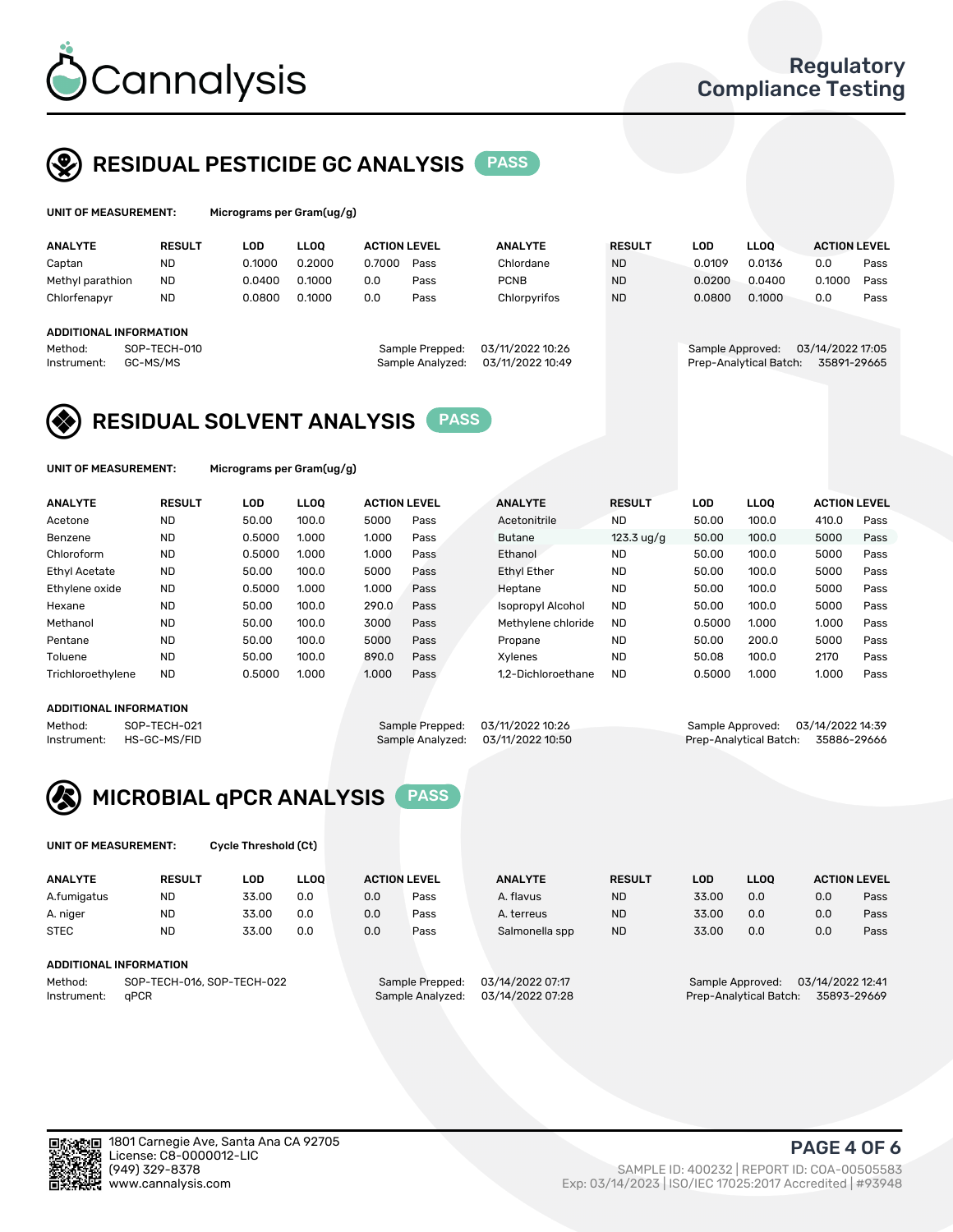



| UNIT OF MEASUREMENT:          |                        | Micrograms per Gram(ug/g) |             |                                     |                                      |               |                  |                        |                                 |      |  |
|-------------------------------|------------------------|---------------------------|-------------|-------------------------------------|--------------------------------------|---------------|------------------|------------------------|---------------------------------|------|--|
| <b>ANALYTE</b>                | <b>RESULT</b>          | LOD                       | <b>LLOO</b> | <b>ACTION LEVEL</b>                 | <b>ANALYTE</b>                       | <b>RESULT</b> | LOD              | <b>LLOO</b>            | <b>ACTION LEVEL</b>             |      |  |
| Arsenic                       | <b>ND</b>              | 0.0120                    | 0.1000      | 0.2000<br>Pass                      | Cadmium                              | <b>ND</b>     | 0.0072           | 0.0500                 | 0.2000                          | Pass |  |
| Lead                          | <b>ND</b>              | 0.0068                    | 0.0500      | 0.5000<br>Pass                      | Mercury                              | <b>ND</b>     | 0.0060           | 0.0500                 | 0.1000                          | Pass |  |
| <b>ADDITIONAL INFORMATION</b> |                        |                           |             |                                     |                                      |               |                  |                        |                                 |      |  |
| Method:<br>Instrument:        | SOP-TECH-013<br>ICP-MS |                           |             | Sample Prepped:<br>Sample Analyzed: | 03/14/2022 11:43<br>03/14/2022 11:58 |               | Sample Approved: | Prep-Analytical Batch: | 03/14/2022 15:47<br>35896-29676 |      |  |



MYCOTOXINS ANALYSIS PASS

Micrograms per Kilogram(ug/kg)

| <b>ANALYTE</b>          | <b>RESULT</b> | LOD   | <b>LLOO</b> | <b>ACTION LEVEL</b> |      | <b>ANALYTE</b> | <b>RESULT</b> | LOD   | <b>LLOO</b> | <b>ACTION LEVEL</b> |      |
|-------------------------|---------------|-------|-------------|---------------------|------|----------------|---------------|-------|-------------|---------------------|------|
| Aflatoxin B1            | <b>ND</b>     | 1.000 | 2.000       |                     | N/A  | Aflatoxin B2   | <b>ND</b>     | 2.000 | 5.000       |                     | N/A  |
| Aflatoxin G1            | <b>ND</b>     | 2.000 | 5.000       |                     | N/A  | Aflatoxin G2   | <b>ND</b>     | 2.000 | 5.000       |                     | N/A  |
| <b>Total Aflatoxins</b> | <b>ND</b>     | 10.00 | 14.00       | 20.00               | Pass | Ochratoxin A   | <b>ND</b>     | 1.000 | 2.000       | 20.00               | Pass |
|                         |               |       |             |                     |      |                |               |       |             |                     |      |

#### ADDITIONAL INFORMATION

Method: SOP-TECH-020 Sample Prepped: 03/11/2022 09:01 Sample Approved: 03/11/2022 15:45 Instrument: LC-MS/MS Sample Analyzed: 03/11/2022 09:06 Prep-Analytical Batch: 35883-29660

# FILTH & FOREIGN MATERIAL ANALYSIS PASS

UNIT OF MEASUREMENT: Filth and Foreign Matter (%, #/3g)

| <b>ANALYTE</b>                                              | <b>RESULT</b> | LOD. | <b>LLOO</b> | <b>ACTION LEVEL</b> |                                     | <b>ANALYTE</b>                       | <b>RESULT</b> | LOD | <b>LLOO</b> | <b>ACTION LEVEL</b>                                                           |      |  |  |
|-------------------------------------------------------------|---------------|------|-------------|---------------------|-------------------------------------|--------------------------------------|---------------|-----|-------------|-------------------------------------------------------------------------------|------|--|--|
| IF RH ME                                                    | <b>ND</b>     | 0.0  | 0.0         | 1.000               | Pass                                | <b>IFM</b>                           | <b>ND</b>     | 0.0 | 0.0         | 25.00                                                                         | Pass |  |  |
| Mold                                                        | <b>ND</b>     | 0.0  | 0.0         | 25.00               | Pass                                | <b>SSCD</b>                          | <b>ND</b>     | 0.0 | 0.0         | 25.00                                                                         | Pass |  |  |
| ADDITIONAL INFORMATION                                      |               |      |             |                     |                                     |                                      |               |     |             |                                                                               |      |  |  |
| Method:<br>SOP-TECH-009<br>Instrument:<br>Visual Inspection |               |      |             |                     | Sample Prepped:<br>Sample Analyzed: | 03/11/2022 08:30<br>03/11/2022 08:33 |               |     |             | 03/11/2022 08:40<br>Sample Approved:<br>Prep-Analytical Batch:<br>35882-29659 |      |  |  |



PAGE 5 OF 6